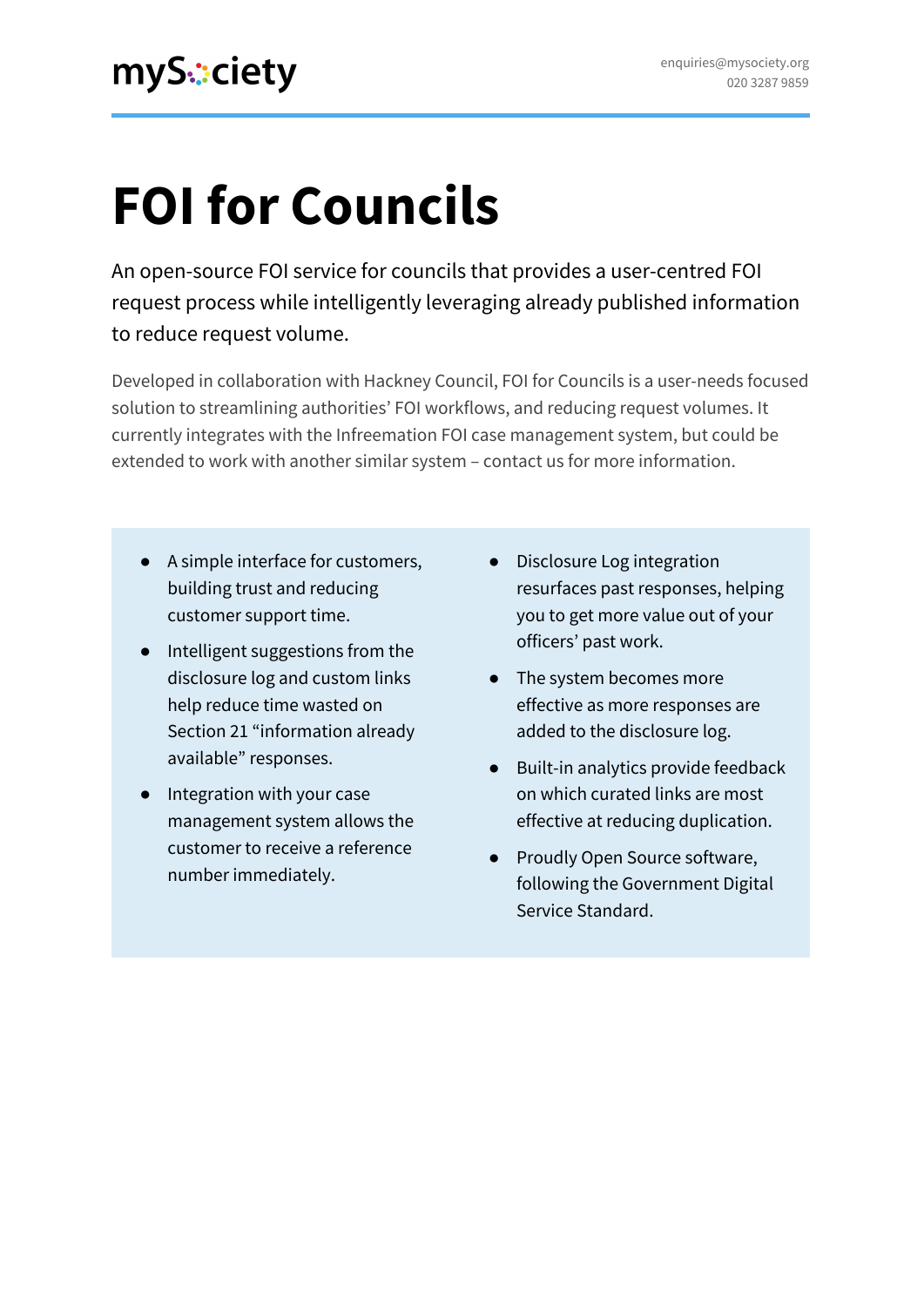### Benefits for citizens

FOI for Councils takes over a decade of mySociety experience building simple, easy to use websites that empower citizens, and combines it with a deep understanding of how authorities handle FOI requests most efficiently and effectively.



#### **Simple process**

No complicated forms, no unnecessary questions. We ask for only their request, their name, and their email address.

#### **Intelligent suggestions**

We match their request against pre-existing content and the disclosure log, so they don't have to wait for a response if their question has already been answered.

#### **Reference number**

Once the request has been submitted, they receive a reference number and confirmation email from the integrated case management system.

#### **Increased trust**

Whether their question is answered automatically through the suggestion engine, or not, customers have a good experience, increasing trust that the authority has nothing to hide.